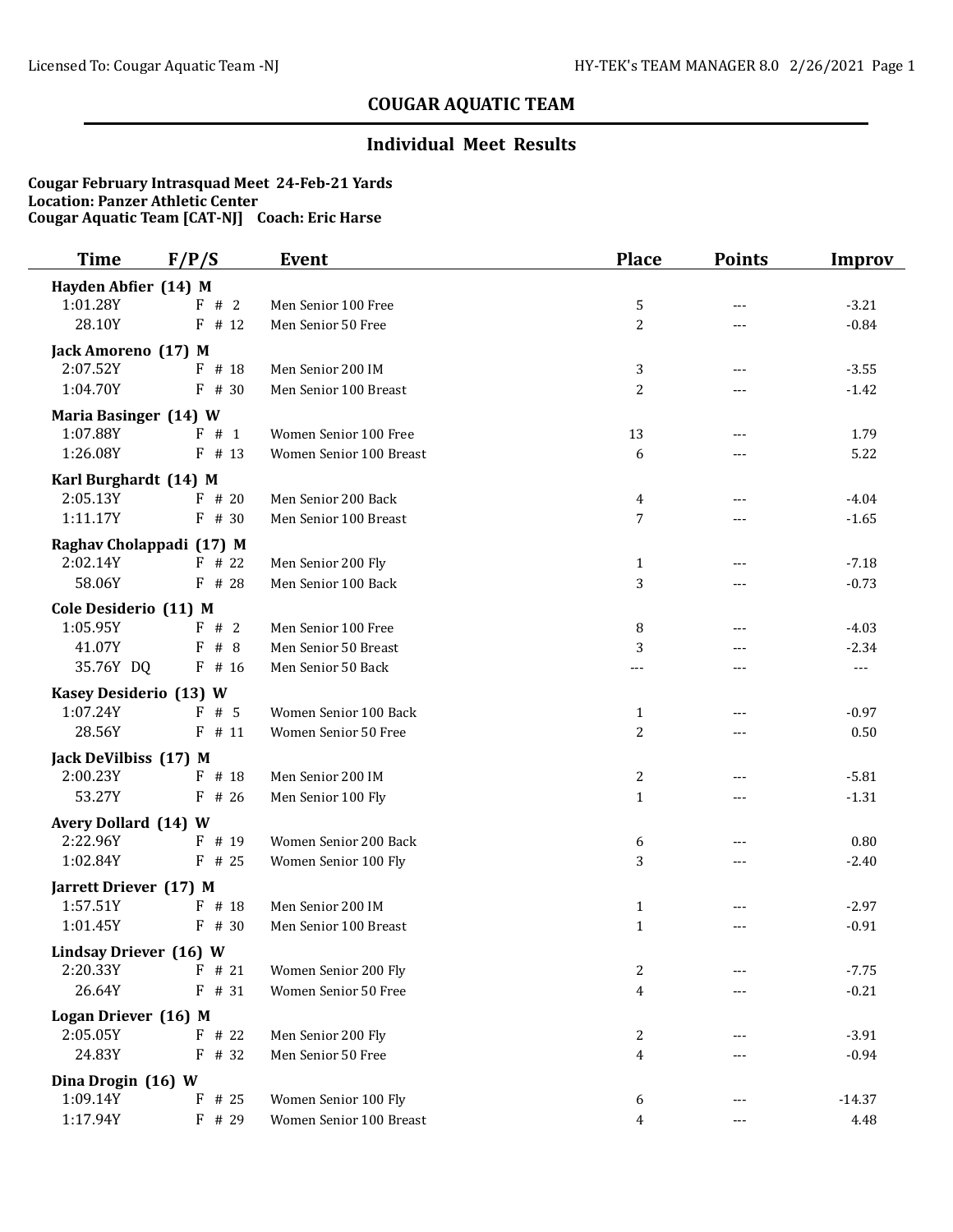## **Individual Meet Results**

| Time                                    | F/P/S                   | <b>Event</b>                                     | <b>Place</b>   | <b>Points</b>       | <b>Improv</b>      |
|-----------------------------------------|-------------------------|--------------------------------------------------|----------------|---------------------|--------------------|
| Ivie Drogin (14) W                      |                         |                                                  |                |                     |                    |
| 1:15.48Y                                | $F$ # 25                | Women Senior 100 Fly                             | $\overline{7}$ | $---$               | $-1.62$            |
| 1:20.28Y                                | $F$ # 29                | Women Senior 100 Breast                          | 5              | $---$               | 4.31               |
| Mia Dungo (13) W                        |                         |                                                  |                |                     |                    |
| 1:06.76Y                                | $F$ # 1                 | Women Senior 100 Free                            | 9              | $-$                 | 0.97               |
| 1:23.43Y                                | $F$ # 13                | Women Senior 100 Breast                          | 2              |                     | 4.19               |
| Julianne Eckert (17) W                  |                         |                                                  |                |                     |                    |
| 1:00.60Y                                | $F$ # 23                | Women Senior 100 Free                            | 5              |                     | 2.46               |
| 27.32Y                                  | F # 31                  | Women Senior 50 Free                             | 8              | $---$               | 0.69               |
| Hannah Ewing (14) W                     |                         |                                                  |                |                     |                    |
| 2:30.22Y                                | $F$ # 21                | Women Senior 200 Fly                             | 4              | $---$               | $-21.56$           |
| 26.56Y                                  | $F$ # 31                | Women Senior 50 Free                             | 3              | $---$               | $-1.25$            |
| Mason Ewing (10) M                      |                         |                                                  |                |                     |                    |
| 1:19.16Y                                | F # 2                   | Men Senior 100 Free                              | 9              | $---$               | $-5.35$            |
| 49.64Y                                  | F<br>#8                 | Men Senior 50 Breast                             | 4              |                     | $-8.17$            |
| 39.60Y                                  | $F$ # 16                | Men Senior 50 Back                               | 3              | ---                 | $-1.57$            |
| Aidan Fong (13) M                       |                         |                                                  |                |                     |                    |
| 57.14Y                                  | $F$ # 24                | Men Senior 100 Free                              | 5              | $\qquad \qquad - -$ | $-2.39$            |
| 1:05.12Y                                | $F$ # 26                | Men Senior 100 Fly                               | 4              |                     | $-3.24$            |
| Mia Forysiak (16) W                     |                         |                                                  |                |                     |                    |
| 59.80Y                                  | $F$ # 23                | Women Senior 100 Free                            | 4              | $- - -$             | 2.88               |
| 27.46Y                                  | $F$ # 31                | Women Senior 50 Free                             | 9              | $---$               | 0.19               |
|                                         | Alexander Frame (15) M  |                                                  |                |                     |                    |
| 2:09.94Y                                | $F$ # 20                | Men Senior 200 Back                              | 7              | ---                 | $-42.65$           |
| 1:07.90Y                                | $F$ # 30                | Men Senior 100 Breast                            | 5              | ---                 | $-1.65$            |
|                                         |                         |                                                  |                |                     |                    |
| <b>Adelaide Fuller (12) W</b><br>40.16Y | # 3<br>F                | Women Senior 50 Fly                              | 2              | ---                 | $-6.80$            |
| 43.65Y                                  | F<br># 7                | Women Senior 50 Breast                           | $\mathbf{2}$   | ---                 | $-3.60$            |
| 35.62Y                                  | $F$ # 11                | Women Senior 50 Free                             | 8              | ---                 | $-2.77$            |
|                                         |                         |                                                  |                |                     |                    |
| Luke Gardner (13) M<br>1:00.05Y         | F # 2                   | Men Senior 100 Free                              | 4              |                     | $-6.14$            |
| 1:20.82Y                                | $F$ # 14                | Men Senior 100 Breast                            | 4              |                     | $-7.23$            |
|                                         |                         |                                                  |                |                     |                    |
| Keira Gilligan (13) W<br>1:09.03Y       | $F$ # 27                | Women Senior 100 Back                            |                |                     |                    |
| 28.36Y                                  | $F$ # 31                | Women Senior 50 Free                             | 3<br>$10\,$    | ---                 | $-0.65$<br>$-0.04$ |
|                                         |                         |                                                  |                |                     |                    |
| Reagan Gilligan (13) W                  |                         |                                                  |                |                     |                    |
| 58.02Y                                  | $F$ # 23                | Women Senior 100 Free<br>Women Senior 100 Breast | 2              |                     | $-0.24$            |
| 1:14.84Y                                | $F$ # 29                |                                                  | 3              |                     | 4.32               |
|                                         | Brendan Guiliano (16) M |                                                  |                |                     |                    |
| 2:02.13Y                                | $F$ # 20                | Men Senior 200 Back                              | 2              |                     | $-8.09$            |
| 56.36Y                                  | $F$ # 26                | Men Senior 100 Fly                               | $\mathbf{2}$   | $\qquad \qquad - -$ | $-4.01$            |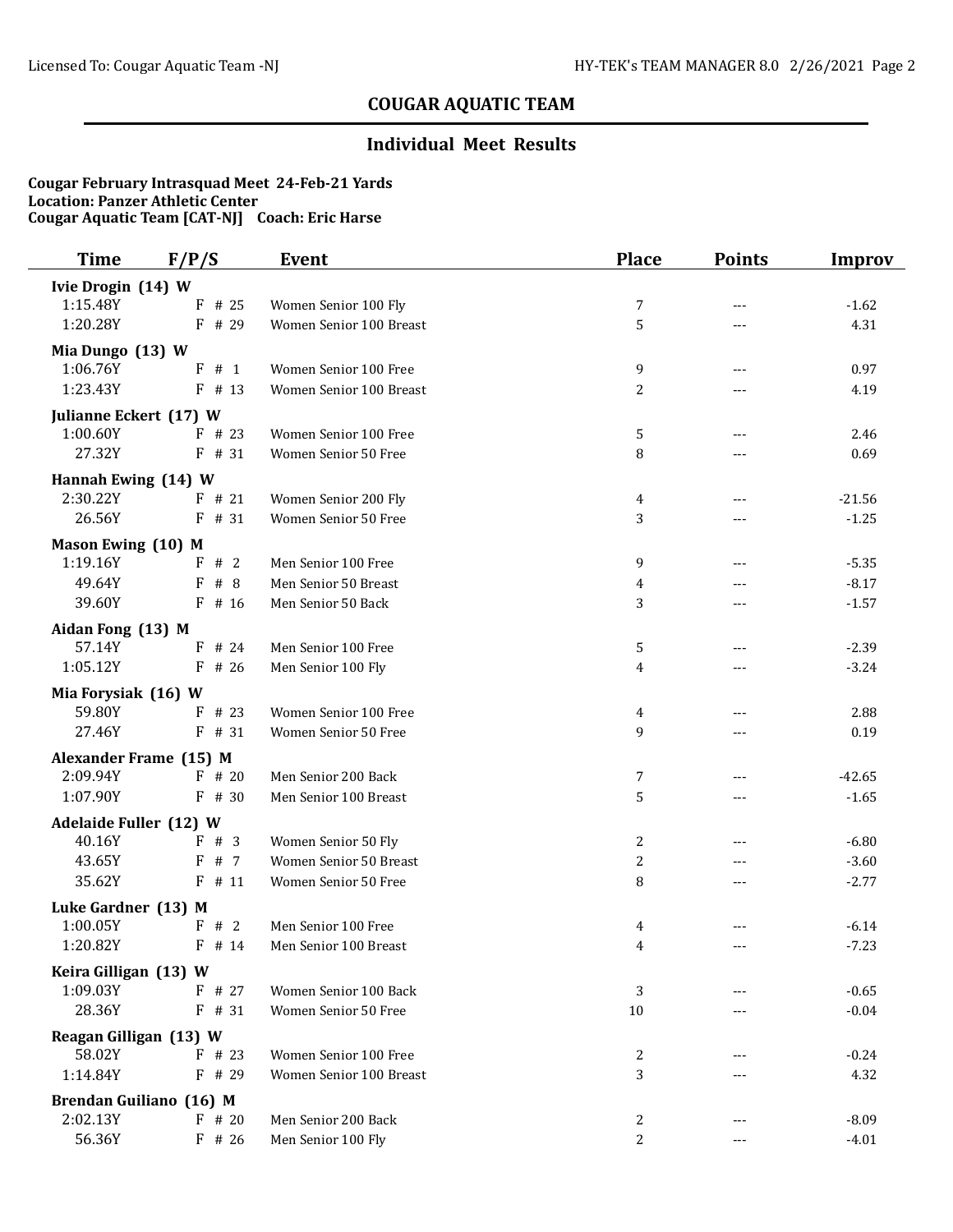### **Individual Meet Results**

| <b>Time</b>                     | F/P/S                   | <b>Event</b>            | <b>Place</b>   | <b>Points</b> | <b>Improv</b>                                                                                                                                                                                                                                                                                                                                                                                |
|---------------------------------|-------------------------|-------------------------|----------------|---------------|----------------------------------------------------------------------------------------------------------------------------------------------------------------------------------------------------------------------------------------------------------------------------------------------------------------------------------------------------------------------------------------------|
|                                 | Marcos Gutierrez (16) M |                         |                |               |                                                                                                                                                                                                                                                                                                                                                                                              |
| 50.06Y                          | $F$ # 24                | Men Senior 100 Free     | 3              | $---$         | $-1.36$                                                                                                                                                                                                                                                                                                                                                                                      |
| 22.91Y                          | # 32<br>F               | Men Senior 50 Free      | $\overline{2}$ | ---           | $-0.31$                                                                                                                                                                                                                                                                                                                                                                                      |
| Maya Gutierrez (14) W           |                         |                         |                |               |                                                                                                                                                                                                                                                                                                                                                                                              |
| 1:03.41Y                        | $F$ # 23                | Women Senior 100 Free   | 9              | ---           | 1.34                                                                                                                                                                                                                                                                                                                                                                                         |
| 1:11.07Y                        | # 27<br>F               | Women Senior 100 Back   | 5              | ---           | 4.58                                                                                                                                                                                                                                                                                                                                                                                         |
| Jordan Hall (11) W              |                         |                         |                |               |                                                                                                                                                                                                                                                                                                                                                                                              |
| 1:10.24Y                        | $_{\rm F}$<br># 1       | Women Senior 100 Free   | 16             | ---           | $-11.48$                                                                                                                                                                                                                                                                                                                                                                                     |
| 42.44Y                          | # 7<br>F                | Women Senior 50 Breast  | $\mathbf{1}$   | $---$         | $-4.80$                                                                                                                                                                                                                                                                                                                                                                                      |
| 36.92Y                          | $F$ # 15                | Women Senior 50 Back    | $\overline{c}$ | ---           | $-6.09$                                                                                                                                                                                                                                                                                                                                                                                      |
| <b>Annette Hickey (12) W</b>    |                         |                         |                |               |                                                                                                                                                                                                                                                                                                                                                                                              |
| 1:10.12Y                        | # 1<br>F.               | Women Senior 100 Free   | 15             | $---$         | $-4.14$                                                                                                                                                                                                                                                                                                                                                                                      |
| 1:19.50Y                        | # 9<br>F                | Women Senior 100 Fly    | 5              | ---           | $-4.49$                                                                                                                                                                                                                                                                                                                                                                                      |
| 33.64Y                          | F<br># 11               | Women Senior 50 Free    | 5              | ---           | $-0.08$                                                                                                                                                                                                                                                                                                                                                                                      |
| Evelyn Hickey (14) W            |                         |                         |                |               |                                                                                                                                                                                                                                                                                                                                                                                              |
| 2:35.27Y                        | F # 17                  | Women Senior 200 IM     | $\sqrt{3}$     | $---$         | 10.60                                                                                                                                                                                                                                                                                                                                                                                        |
| 30.00Y                          | F<br># 31               | Women Senior 50 Free    | 14             | ---           | 0.88                                                                                                                                                                                                                                                                                                                                                                                         |
| Natalie Iannuzzi (11) W         |                         |                         |                |               |                                                                                                                                                                                                                                                                                                                                                                                              |
| 1:13.13Y                        | F.<br># 1               | Women Senior 100 Free   | 17             | ---           | $-1.03$                                                                                                                                                                                                                                                                                                                                                                                      |
| 35.56Y                          | # 3<br>F                | Women Senior 50 Fly     | $\mathbf{1}$   | ---           | $-1.70$                                                                                                                                                                                                                                                                                                                                                                                      |
| 38.51Y                          | F<br># 15               | Women Senior 50 Back    | 4              | $---$         | $-1.61$                                                                                                                                                                                                                                                                                                                                                                                      |
| Sam Iannuzzi (13) W             |                         |                         |                |               |                                                                                                                                                                                                                                                                                                                                                                                              |
| 1:07.49Y                        | $\mathbf{F}$<br># 1     | Women Senior 100 Free   | 11             | $---$         | $-3.38$                                                                                                                                                                                                                                                                                                                                                                                      |
| 1:14.30Y                        | # 5<br>F                | Women Senior 100 Back   | 6              | ---           | $-0.22$                                                                                                                                                                                                                                                                                                                                                                                      |
| 1:34.40Y                        | F<br># 9                | Women Senior 100 Fly    | 9              | $---$         | $\qquad \qquad - -$                                                                                                                                                                                                                                                                                                                                                                          |
| Katelyn Imbesi (12) W           |                         |                         |                |               |                                                                                                                                                                                                                                                                                                                                                                                              |
| 1:16.02Y                        | # 1<br>F                | Women Senior 100 Free   | 21             | ---           | $-1.64$                                                                                                                                                                                                                                                                                                                                                                                      |
| 1:22.89Y                        | F<br># 5                | Women Senior 100 Back   | 10             | ---           | $-1.70$                                                                                                                                                                                                                                                                                                                                                                                      |
| 1:33.12Y                        | F<br># 13               | Women Senior 100 Breast | 9              | ---           | $-7.26$                                                                                                                                                                                                                                                                                                                                                                                      |
| Aryan Kapoor (15) M             |                         |                         |                |               |                                                                                                                                                                                                                                                                                                                                                                                              |
| 2:07.87Y                        | $F$ # 20                | Men Senior 200 Back     | 5              |               | $-2.90$                                                                                                                                                                                                                                                                                                                                                                                      |
| 1:05.24Y                        | F<br># 30               | Men Senior 100 Breast   | 3              | $---$         | $-3.88$                                                                                                                                                                                                                                                                                                                                                                                      |
| Riley Kopp (13) W               |                         |                         |                |               |                                                                                                                                                                                                                                                                                                                                                                                              |
| 1:04.31Y                        | F<br># 1                | Women Senior 100 Free   | 5              |               | $-3.77$                                                                                                                                                                                                                                                                                                                                                                                      |
| 1:20.77Y                        | $\rm F$<br># 9          | Women Senior 100 Fly    | 7              |               | $\frac{1}{2} \frac{1}{2} \frac{1}{2} \frac{1}{2} \frac{1}{2} \frac{1}{2} \frac{1}{2} \frac{1}{2} \frac{1}{2} \frac{1}{2} \frac{1}{2} \frac{1}{2} \frac{1}{2} \frac{1}{2} \frac{1}{2} \frac{1}{2} \frac{1}{2} \frac{1}{2} \frac{1}{2} \frac{1}{2} \frac{1}{2} \frac{1}{2} \frac{1}{2} \frac{1}{2} \frac{1}{2} \frac{1}{2} \frac{1}{2} \frac{1}{2} \frac{1}{2} \frac{1}{2} \frac{1}{2} \frac{$ |
| 1:24.55Y                        | $\mathbf{F}$<br># 13    | Women Senior 100 Breast | 5              | $---$         | $-3.76$                                                                                                                                                                                                                                                                                                                                                                                      |
| Tessa Kunkel (14) W             |                         |                         |                |               |                                                                                                                                                                                                                                                                                                                                                                                              |
| 1:06.18Y                        | # 1<br>F                | Women Senior 100 Free   | 8              | $---$         | $-0.02$                                                                                                                                                                                                                                                                                                                                                                                      |
| 1:16.41Y                        | $\mathbf{F}$<br># 9     | Women Senior 100 Fly    | 4              |               | 5.29                                                                                                                                                                                                                                                                                                                                                                                         |
|                                 |                         |                         |                |               |                                                                                                                                                                                                                                                                                                                                                                                              |
| Gabby Kutsup (16) W<br>2:29.75Y | F # 19                  | Women Senior 200 Back   |                |               |                                                                                                                                                                                                                                                                                                                                                                                              |
| 28.41Y                          |                         | Women Senior 50 Free    | 8              | ---           | 0.44                                                                                                                                                                                                                                                                                                                                                                                         |
|                                 | $F$ # 31                |                         | 11             | ---           | $-0.32$                                                                                                                                                                                                                                                                                                                                                                                      |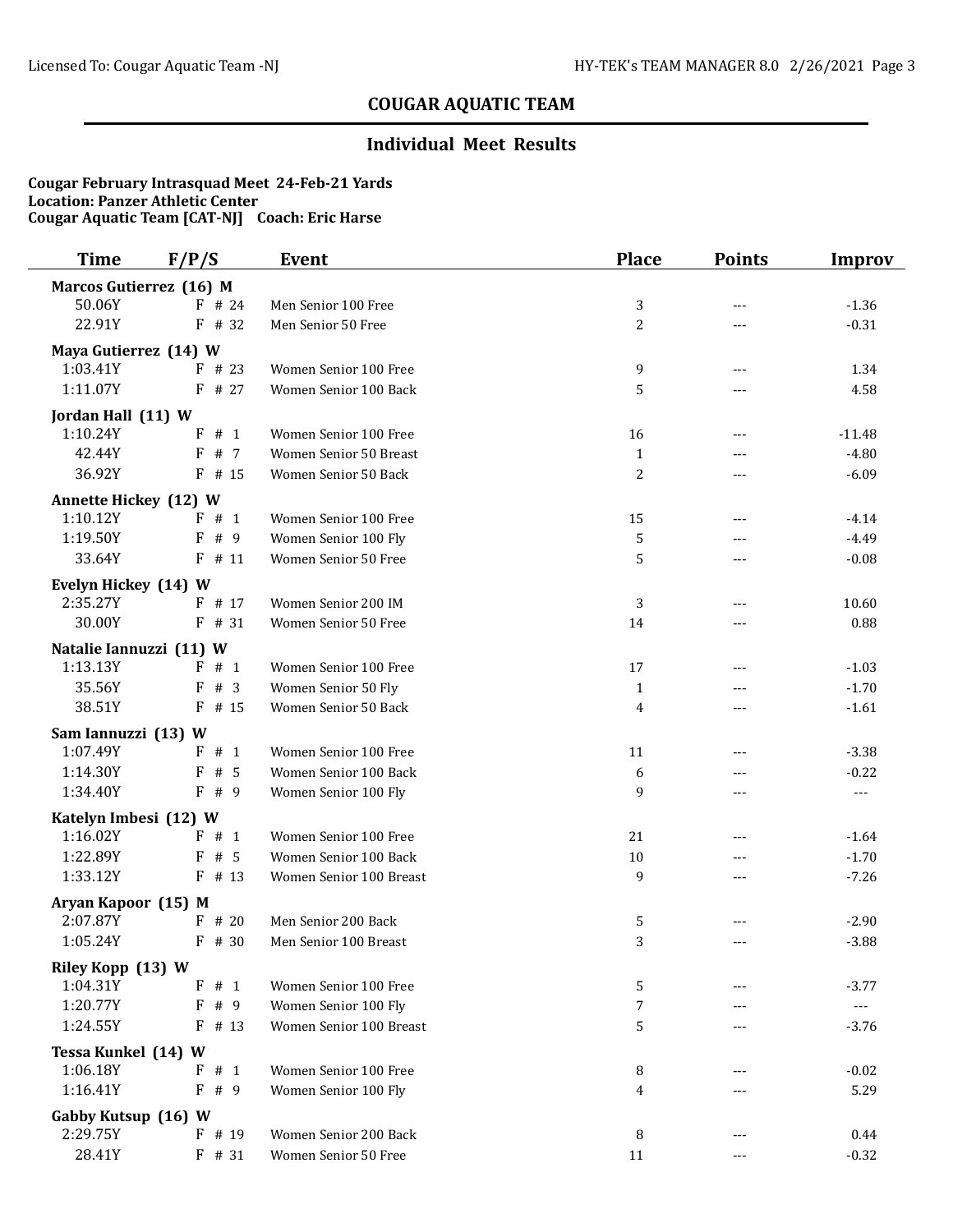## **Individual Meet Results**

| <b>Time</b>                        | F/P/S              | <b>Event</b>            | <b>Place</b>                 | <b>Points</b> | Improv        |
|------------------------------------|--------------------|-------------------------|------------------------------|---------------|---------------|
| Alejandra Laynez (15) W            |                    |                         |                              |               |               |
| 2:15.35Y                           | $F$ # 21           | Women Senior 200 Fly    | $\mathbf{1}$                 | ---           | 3.20          |
| 1:04.22Y                           | F<br># 27          | Women Senior 100 Back   | $\mathbf{1}$                 | ---           | $\cdots$      |
| Angel Laynez (16) M                |                    |                         |                              |               |               |
| 50.04Y                             | $F$ # 24           | Men Senior 100 Free     | $\overline{c}$               | $---$         | $-0.39$       |
| 23.82Y                             | $F$ # 32           | Men Senior 50 Free      | 3                            | $ -$          | 0.90          |
| Leticia Laynez (14) W              |                    |                         |                              |               |               |
| 2:16.57Y                           | $F$ # 17           | Women Senior 200 IM     | 2                            | $---$         | $-2.03$       |
| 1:01.20Y                           | $F$ # 25           | Women Senior 100 Fly    | $\overline{c}$               | ---           | $-4.00$       |
| George Leas (10) M                 |                    |                         |                              |               |               |
| 1:20.52Y                           | #2<br>F            | Men Senior 100 Free     | 10                           | ---           | $-1.87$       |
| 1:29.41Y DQ                        | F#6                | Men Senior 100 Back     | $---$                        |               | $\sim$ $\sim$ |
| 1:42.51Y                           | $F$ # 14           | Men Senior 100 Breast   | 6                            | $---$         | $-16.32$      |
| Jamie Leas (14) W                  |                    |                         |                              |               |               |
| 1:04.58Y                           | $F$ # 1            | Women Senior 100 Free   | 6                            | $---$         | 1.64          |
| 1:10.14Y                           | $\mathbf{F}$<br>#9 | Women Senior 100 Fly    | $\mathbf{1}$                 | ---           | 3.08          |
| Kaitlin Leas (15) W                |                    |                         |                              |               |               |
| 1:03.25Y                           | $F$ # 23           | Women Senior 100 Free   | 8                            |               | 2.04          |
| 28.69Y                             | $F$ # 31           | Women Senior 50 Free    | 12                           | $---$         | 1.57          |
|                                    |                    |                         |                              |               |               |
| Charlotte Lepis (17) W<br>2:12.45Y | $F$ # 17           | Women Senior 200 IM     |                              |               | $-2.74$       |
| 24.91Y                             | F # 31             | Women Senior 50 Free    | $\mathbf{1}$<br>$\mathbf{1}$ | $---$         | 0.12          |
|                                    |                    |                         |                              |               |               |
| Ella Lepis (14) W                  |                    |                         |                              |               |               |
| 2:20.51Y<br>27.20Y                 | $F$ # 21           | Women Senior 200 Fly    | 3                            | ---           | $-11.30$      |
|                                    | $F$ # 31           | Women Senior 50 Free    | 7                            | ---           | $-1.27$       |
| Ashlyn Levy (11) W                 |                    |                         |                              |               |               |
| 1:06.91Y                           | F<br># 1           | Women Senior 100 Free   | 10                           |               | $-6.66$       |
| 43.89Y                             | F # 7              | Women Senior 50 Breast  | 3                            | ---           | $-4.44$       |
| 36.61Y                             | $F$ # 15           | Women Senior 50 Back    | $\mathbf{1}$                 | $---$         | $-2.31$       |
| Sasha Lukonen (15) W               |                    |                         |                              |               |               |
| 2:31.05Y                           | $F$ # 19           | Women Senior 200 Back   | 9                            | ---           | 4.95          |
| 29.45Y                             | $F$ # 31           | Women Senior 50 Free    | 13                           |               | 0.77          |
| Alex Makovsky (13) M               |                    |                         |                              |               |               |
| 57.12Y                             | F # 2              | Men Senior 100 Free     | $\mathbf{1}$                 |               | $-2.50$       |
| 25.92Y                             | $F$ # 12           | Men Senior 50 Free      | $\mathbf{1}$                 |               | $-1.44$       |
| Mia Manzo (16) W                   |                    |                         |                              |               |               |
| 59.44Y                             | $F$ # 23           | Women Senior 100 Free   | 3                            |               | $-0.51$       |
| 1:14.38Y                           | $F$ # 29           | Women Senior 100 Breast | $\mathbf{1}$                 |               | $-1.62$       |
| Gracie Masella (13) W              |                    |                         |                              |               |               |
| 1:02.83Y                           | F # 1              | Women Senior 100 Free   | 3                            | ---           | 2.75          |
| 1:12.02Y                           | F # 9              | Women Senior 100 Fly    | $\overline{c}$               | ---           | 2.78          |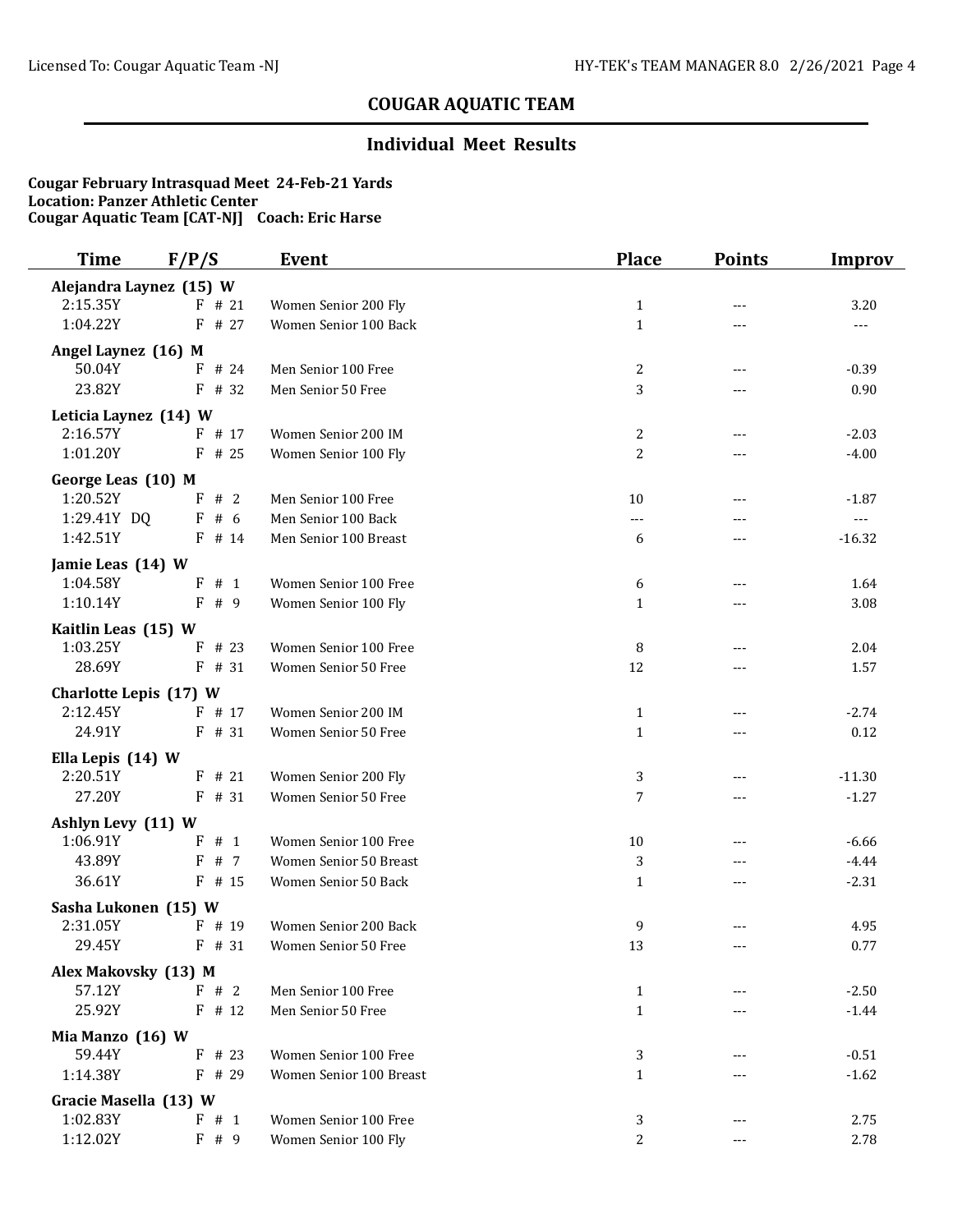## **Individual Meet Results**

| <b>Time</b>             | F/P/S                              | <b>Event</b>            | <b>Place</b> | <b>Points</b> | <b>Improv</b> |
|-------------------------|------------------------------------|-------------------------|--------------|---------------|---------------|
| Isabella Masella (17) W |                                    |                         |              |               |               |
| 1:02.95Y                | # 23<br>F.                         | Women Senior 100 Free   | 7            | ---           | 1.67          |
| 1:08.43Y                | # 25<br>F                          | Women Senior 100 Fly    | 5            | $---$         | 3.96          |
|                         | <b>Christopher Mattesky (14) M</b> |                         |              |               |               |
| 32.33Y                  | #8<br>F                            | Men Senior 50 Breast    | $\mathbf{1}$ | ---           | $-6.89$       |
| 1:09.62Y                | F<br># 14                          | Men Senior 100 Breast   | $\mathbf{1}$ |               | $-5.21$       |
| Simon Maza (12) M       |                                    |                         |              |               |               |
| 56.86Y                  | #8<br>F                            | Men Senior 50 Breast    | 5            | ---           | $-10.96$      |
| 38.31Y                  | F<br># 12                          | Men Senior 50 Free      | 6            | ---           | $-2.12$       |
| 46.31Y                  | F<br># 16                          | Men Senior 50 Back      | 5            | ---           | $-4.83$       |
| Elise McGirt (14) W     |                                    |                         |              |               |               |
| 2:28.78Y                | F<br># 19                          | Women Senior 200 Back   | 7            | ---           | $-9.25$       |
| 26.79Y                  | $F$ # 31                           | Women Senior 50 Free    | 5            | $---$         | 0.35          |
|                         | <b>Shannon McGowan (12) W</b>      |                         |              |               |               |
| 1:00.22Y                | F # 1                              | Women Senior 100 Free   | 2            | $---$         | $-1.33$       |
| 1:13.35Y                | # 5<br>F                           | Women Senior 100 Back   | 5            | $---$         | 3.63          |
| 1:15.88Y                | # 9<br>F                           | Women Senior 100 Fly    | 3            | ---           | ---           |
| Lillian Mingione (11) W |                                    |                         |              |               |               |
| 1:13.46Y                | F # 1                              | Women Senior 100 Free   | 18           | $---$         | $-12.56$      |
| 1:20.11Y                | # 5<br>F                           | Women Senior 100 Back   | 9            | ---           | $-6.47$       |
| 37.29Y                  | $F$ # 15                           | Women Senior 50 Back    | 3            | ---           | $-2.32$       |
| Devon Muldoon (17) W    |                                    |                         |              |               |               |
| 2:00.44Y                | $F$ # 19                           | Women Senior 200 Back   | $\mathbf{1}$ | ---           | $-2.04$       |
| 58.55Y                  | $F$ # 25                           | Women Senior 100 Fly    | $\mathbf{1}$ | ---           | $-4.28$       |
| Eli Muldoon (15) M      |                                    |                         |              |               |               |
| 2:10.91Y                | $F$ # 18                           | Men Senior 200 IM       | 4            | $- - -$       | $-3.63$       |
| 58.14Y                  | F<br># 26                          | Men Senior 100 Fly      | 3            | ---           | $-4.47$       |
| Caroline Murray (15) W  |                                    |                         |              |               |               |
| 2:16.75Y                | F # 19                             | Women Senior 200 Back   | 3            |               | $-0.90$       |
| 1:04.34Y                | $F$ # 25                           | Women Senior 100 Fly    | 4            | ---           | $-0.01$       |
| Daniel Murray (12) M    |                                    |                         |              |               |               |
| 57.46Y                  | $F \# 8$                           | Men Senior 50 Breast    | 6            |               | 1.20          |
| 36.12Y                  | $F$ # 12                           | Men Senior 50 Free      | 5            |               | $-0.38$       |
| 41.81Y                  | $F$ # 16                           | Men Senior 50 Back      | 4            |               | $-1.00$       |
| Nicola Murungi (14) W   |                                    |                         |              |               |               |
| 28.83Y                  | $F$ # 11                           | Women Senior 50 Free    | 3            |               | 0.89          |
| 1:24.54Y                | $F$ # 13                           | Women Senior 100 Breast | 4            |               | 6.73          |
| Max Pearson (13) M      |                                    |                         |              |               |               |
| 1:02.34Y                | F # 2                              | Men Senior 100 Free     | 6            |               | $-3.16$       |
| 1:06.94Y                | F#6                                | Men Senior 100 Back     | 1            |               | $-4.82$       |
| 1:23.22Y                | $F$ # 14                           | Men Senior 100 Breast   | 5            | ---           | $-10.05$      |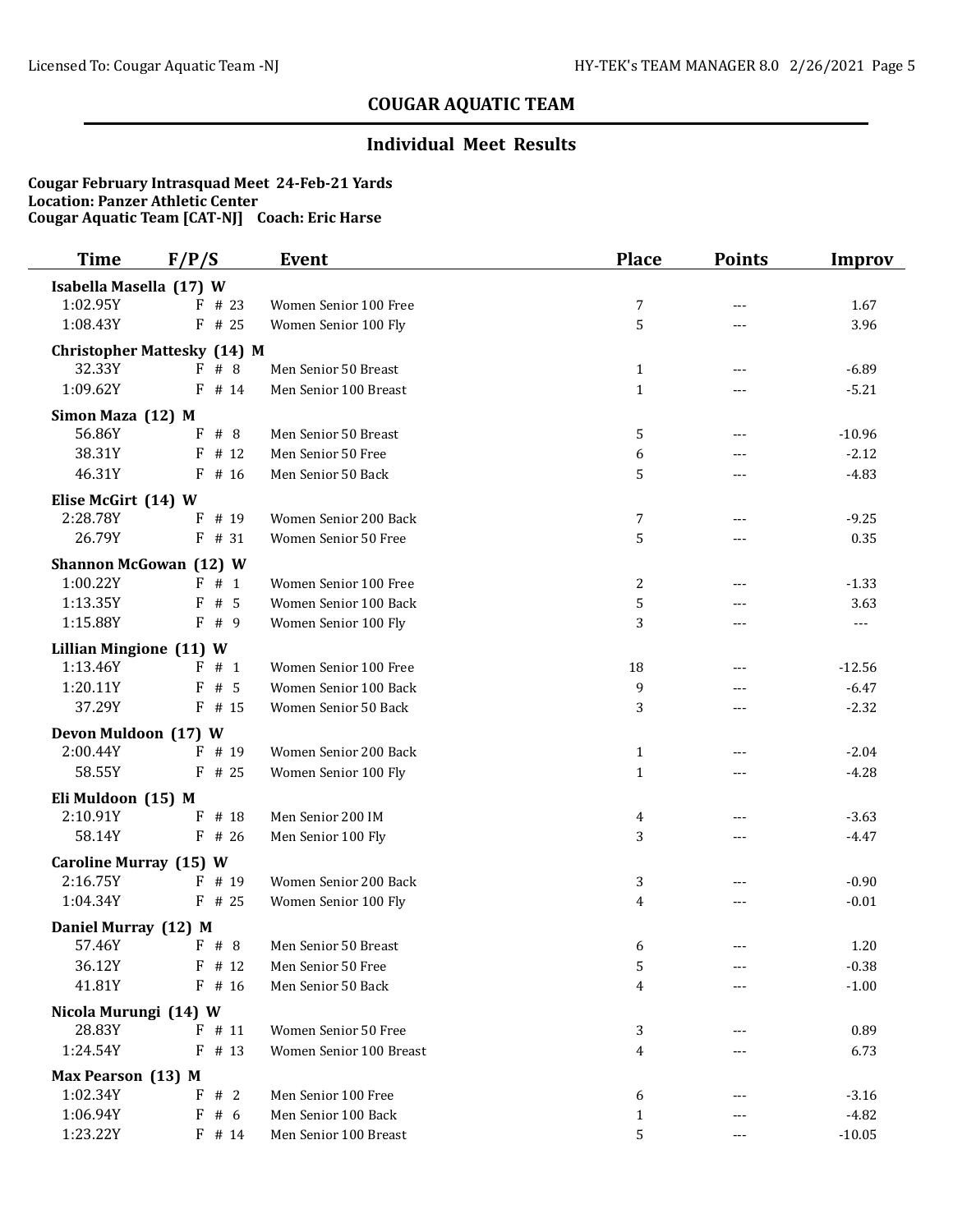## **Individual Meet Results**

| Time                              | F/P/S                           | <b>Event</b>                                   | <b>Place</b>     | <b>Points</b> | <b>Improv</b>   |
|-----------------------------------|---------------------------------|------------------------------------------------|------------------|---------------|-----------------|
| Ashley Peng (13) W                |                                 |                                                |                  |               |                 |
| 1:09.33Y                          | F<br># 5                        | Women Senior 100 Back                          | $\boldsymbol{2}$ | ---           | 0.13            |
| 1:26.96Y                          | F<br># 13                       | Women Senior 100 Breast                        | 7                | ---           | $-2.99$         |
|                                   | <b>Alexander Petroff (16) M</b> |                                                |                  |               |                 |
| 2:04.55Y                          | $F$ # 20                        | Men Senior 200 Back                            | 3                | ---           | 7.87            |
| 56.57Y                            | # 28<br>F                       | Men Senior 100 Back                            | $\overline{c}$   | ---           | 2.93            |
| Kyle Phillips (13) M              |                                 |                                                |                  |               |                 |
| 2:21.38Y                          | # 18<br>F                       | Men Senior 200 IM                              | 5                | $---$         | $-16.85$        |
| 57.22Y                            | $\mathbf{F}$<br># 24            | Men Senior 100 Free                            | 6                | ---           | $-2.45$         |
| Lily Phillips (12) W              |                                 |                                                |                  |               |                 |
| 45.35Y                            | F # 3                           | Women Senior 50 Fly                            | $\overline{4}$   | $---$         | $-2.41$         |
| 34.97Y                            | #11<br>F                        | Women Senior 50 Free                           | 7                | ---           | $-0.19$         |
| 1:37.77Y                          | F<br># 13                       | Women Senior 100 Breast                        | 11               | ---           | $-2.13$         |
| Mario Pontidis (14) M             |                                 |                                                |                  |               |                 |
| 2:09.12Y                          | $F$ # 20                        | Men Senior 200 Back                            | 6                |               | $-5.42$         |
| 1:06.36Y                          | $F$ # 30                        | Men Senior 100 Breast                          | 4                | ---           | $-2.31$         |
|                                   |                                 |                                                |                  |               |                 |
| 1:15.21Y                          | Ahalya Raghavan (13) W<br>F # 1 | Women Senior 100 Free                          | 19               | $---$         | 1.15            |
| 1:27.03Y                          | # 5<br>F                        | Women Senior 100 Back                          | 11               | ---           | 3.76            |
| 1:33.22Y                          | F<br># 13                       | Women Senior 100 Breast                        | 10               | ---           | 4.27            |
|                                   |                                 |                                                |                  |               |                 |
| Vivianna Ramos (12) W<br>1:09.37Y | F.<br># 1                       |                                                |                  |               |                 |
| 1:19.63Y                          | # 5<br>F                        | Women Senior 100 Free<br>Women Senior 100 Back | 14               | ---           | 1.85<br>$-5.45$ |
| 1:23.92Y                          | F<br># 13                       | Women Senior 100 Breast                        | 8<br>3           | ---           | 2.49            |
|                                   |                                 |                                                |                  |               |                 |
| Maximo Rivera (10) M              |                                 |                                                |                  |               |                 |
| 35.22Y                            | F # 4                           | Men Senior 50 Fly                              | $\mathbf 1$      | $---$         | $-4.18$         |
| 34.34Y<br>39.20Y                  | F<br># 12<br>F                  | Men Senior 50 Free                             | 3                | ---           | 0.62            |
|                                   | # 16                            | Men Senior 50 Back                             | 2                | $---$         | $-1.57$         |
| Maeve Rodgers (10) W              |                                 |                                                |                  |               |                 |
| 41.06Y                            | F # 3                           | Women Senior 50 Fly                            | 3                |               | $-2.72$         |
| 48.81Y                            | # 7<br>F                        | Women Senior 50 Breast                         | 5                | ---           | $-7.49$         |
| 36.08Y                            | $F$ # 11                        | <b>Women Senior 50 Free</b>                    | 9                | ---           | $-1.64$         |
| Amanda Rohde (16) W               |                                 |                                                |                  |               |                 |
| 2:19.99Y                          | F # 19                          | Women Senior 200 Back                          | 5                |               | $-1.11$         |
| 1:05.86Y                          | $F$ # 27                        | Women Senior 100 Back                          | 2                | ---           | $-0.42$         |
| Ashley Rohde (13) W               |                                 |                                                |                  |               |                 |
| 1:18.12Y                          | F#5                             | Women Senior 100 Back                          | 7                |               | 2.37            |
| 33.30Y                            | $F$ # 11                        | Women Senior 50 Free                           | 4                |               | 1.02            |
|                                   | Caroline Rosiecki (14) W        |                                                |                  |               |                 |
| 1:00.06Y                          | F # 1                           | Women Senior 100 Free                          | 1                |               | 0.99            |
| 27.17Y                            | $F$ # 11                        | Women Senior 50 Free                           | $\mathbf{1}$     | ---           | $-0.05$         |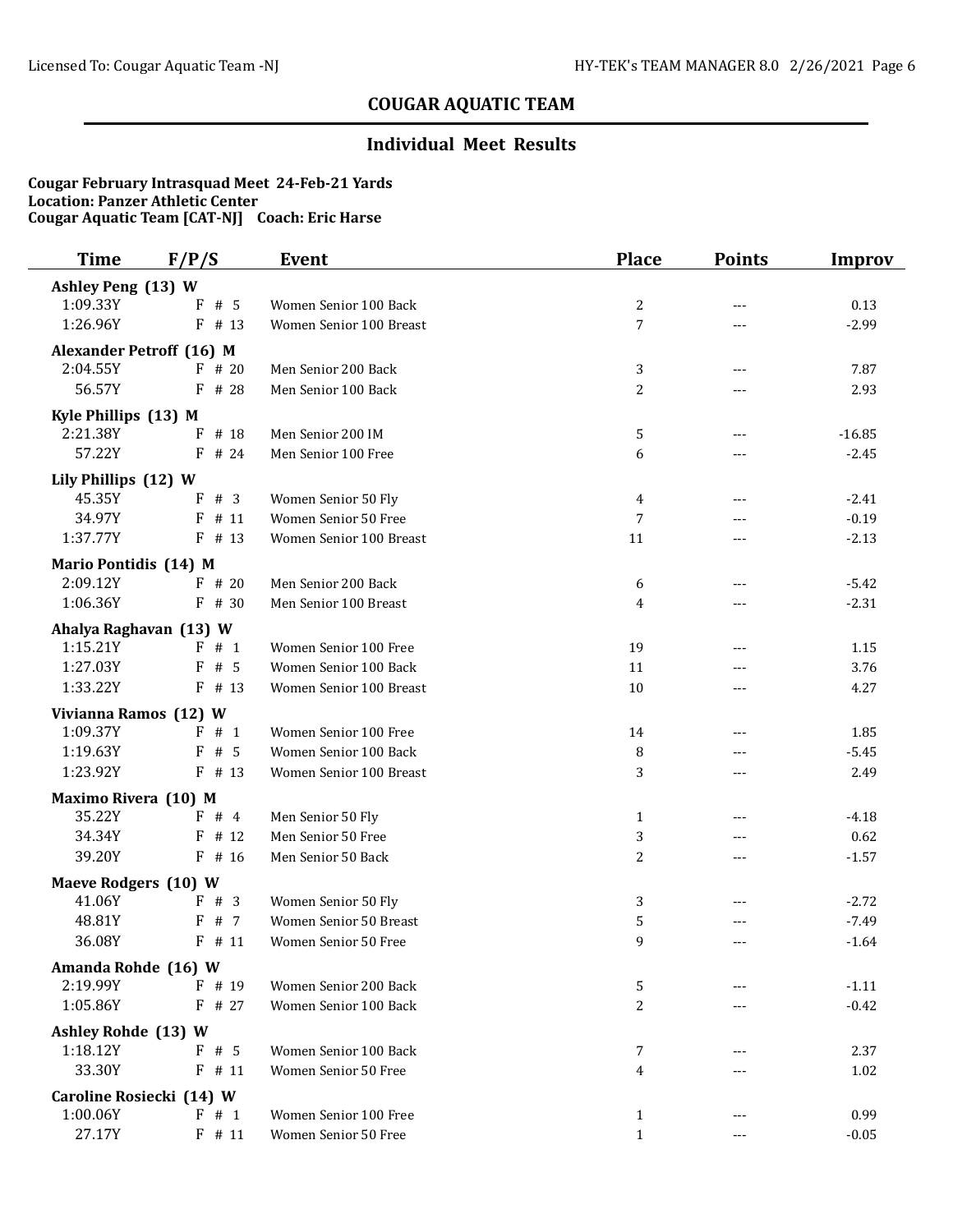## **Individual Meet Results**

| Time                         | F/P/S                          | <b>Event</b>            | <b>Place</b>        | <b>Points</b> | <b>Improv</b>      |
|------------------------------|--------------------------------|-------------------------|---------------------|---------------|--------------------|
| Kailey Ross (14) W           |                                |                         |                     |               |                    |
| 2:17.05Y                     | $_{\rm F}$<br># 19             | Women Senior 200 Back   | 4                   |               | $-5.10$            |
| 1:14.75Y                     | F<br># 29                      | Women Senior 100 Breast | $\overline{c}$      | ---           | 0.31               |
| <b>Schuyler Ross (17) W</b>  |                                |                         |                     |               |                    |
| 2:11.81Y                     | F # 19                         | Women Senior 200 Back   | $\mathbf{2}$        | $---$         | $-0.56$            |
| 25.65Y                       | $F$ # 31                       | Women Senior 50 Free    | 2                   |               | 0.52               |
| John Sagui (13) M            |                                |                         |                     |               |                    |
| 1:02.57Y                     | F # 2                          | Men Senior 100 Free     | 7                   |               | $-6.93$            |
| 1:15.46Y                     | F#6                            | Men Senior 100 Back     | $\overline{c}$      |               | $-9.50$            |
| 1:20.73Y                     | $F$ # 14                       | Men Senior 100 Breast   | 3                   | $---$         | 1.23               |
| Koji Sawa (12) M             |                                |                         |                     |               |                    |
| 58.02Y                       | F # 2                          | Men Senior 100 Free     | 2                   | $---$         | $-1.31$            |
| 1:11.36Y                     | $F$ # 14                       | Men Senior 100 Breast   | 2                   |               | $-3.74$            |
| Margaret Sawa (14) W         |                                |                         |                     |               |                    |
| 57.38Y                       | $F$ # 23                       | Women Senior 100 Free   | $\mathbf{1}$        |               | 0.91               |
| 26.80Y                       | $F$ # 31                       | Women Senior 50 Free    | 6                   |               | 0.20               |
| David Slowinski (15) M       |                                |                         |                     |               |                    |
| 49.97Y                       | $F$ # 24                       | Men Senior 100 Free     | $\mathbf{1}$        | ---           | $-1.49$            |
| 22.85Y                       | $F$ # 32                       | Men Senior 50 Free      | $\mathbf{1}$        | ---           | $-0.23$            |
|                              |                                |                         |                     |               |                    |
| Mark Suarez (12) M<br>59.33Y | F # 2                          | Men Senior 100 Free     |                     |               | $-5.27$            |
| 36.82Y                       | F<br>#8                        | Men Senior 50 Breast    | 3<br>$\overline{c}$ |               |                    |
| 33.33Y                       | $F$ # 16                       | Men Senior 50 Back      | $\mathbf{1}$        | $---$         | $-8.48$<br>$-1.39$ |
|                              |                                |                         |                     |               |                    |
|                              | Elaura Thorngren (11) W        |                         |                     |               |                    |
| 1:15.32Y                     | F # 1                          | Women Senior 100 Free   | 20                  | $---$         | $-3.55$            |
| 45.35Y<br>33.89Y             | F<br>#7                        | Women Senior 50 Breast  | 4                   | $- - -$       | $-3.35$            |
|                              | $F$ # 11                       | Women Senior 50 Free    | 6                   |               | $-1.17$            |
| Lauren Wall (14) W           |                                |                         |                     |               |                    |
| 1:00.77Y                     | $F$ # 23                       | Women Senior 100 Free   | 6                   |               | 2.32               |
| 1:09.59Y                     | $F$ # 27                       | Women Senior 100 Back   | 4                   | $---$         | 5.30               |
| Maren Wheeler (12) W         |                                |                         |                     |               |                    |
| 1:04.25Y                     | $F \# 1$                       | Women Senior 100 Free   | 4                   |               | $-0.94$            |
| 1:13.27Y                     | F#5                            | Women Senior 100 Back   | 4                   |               | $-2.19$            |
| 1:20.10Y                     | $F$ # 13                       | Women Senior 100 Breast | $\mathbf{1}$        |               | 2.13               |
|                              | Kevin Whitworth (17) M         |                         |                     |               |                    |
| 1:55.97Y                     | $F$ # 20                       | Men Senior 200 Back     | $\mathbf{1}$        |               | $-4.03$            |
| 52.91Y                       | $F$ # 28                       | Men Senior 100 Back     | $\mathbf{1}$        |               | $-2.47$            |
|                              | Lexi or Alexa Whitworth (12) W |                         |                     |               |                    |
| 1:04.85Y                     | F#1                            | Women Senior 100 Free   | 7                   |               | $-0.22$            |
| 1:10.75Y                     | F#5                            | Women Senior 100 Back   | 3                   |               | $-2.96$            |
| 1:22.30Y                     | F # 9                          | Women Senior 100 Fly    | 8                   | ---           | $-31.33$           |